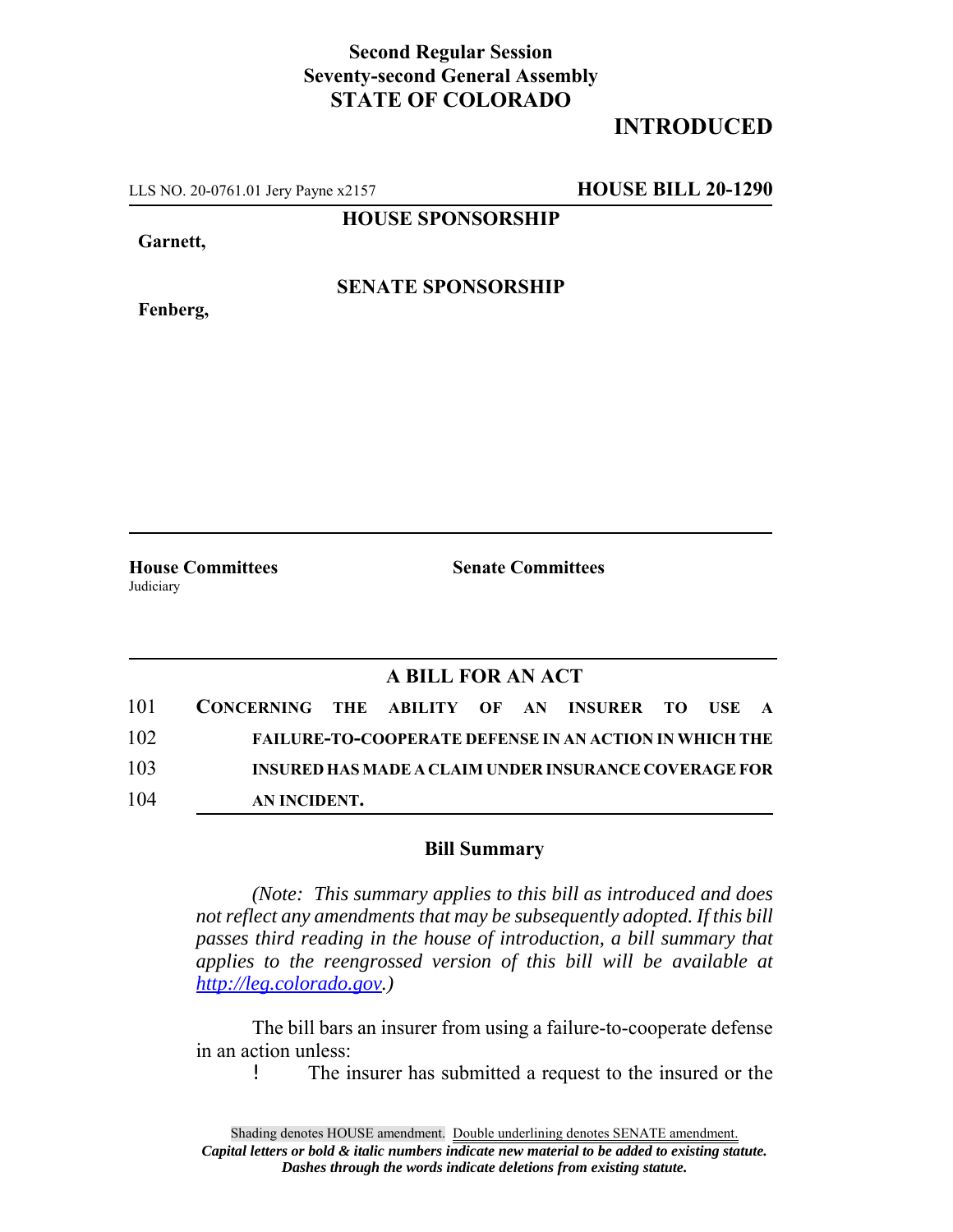insured's representative for information the insurer deems necessary for litigation;

- ! The information necessary for litigation is not available to the insurer without the assistance of the insured;
- ! The request provides the insured 60 days to respond;
- ! The request is for information the insurer would be entitled to in litigation;
- ! The request cites the specific policy language that entitles the insurer to the information necessary to any lawsuit;
- ! The insured's failure to cooperate has rendered performance by the insurer under the policy impossible; and
- ! The insurer gives the insured an opportunity to cure within 60 days and provides notice to the insured within 30 days, describing, with particularity, the alleged failure to cooperate.

The alleged failure to cooperate must materially and substantially prejudice the portion of the claim for which the defense is asserted. Any language in an insurance contract that conflicts with the bill is void.

2 **SECTION 1.** In Colorado Revised Statutes, **add** 10-3-1118 as

- 3 follows:
- 4 **10-3-1118. Failure-to-cooperate defense.** (1) TO PLEAD OR 5 PROVE A FAILURE-TO-COOPERATE DEFENSE IN AN ACTION CONCERNING AN 6 INSURANCE POLICY PROVIDING FIRST-PARTY BENEFITS OR COVERAGE, 7 EACH OF THE FOLLOWING CONDITIONS MUST BE MET BEFORE THE DEFENSE
- 8 IS ASSERTED:
- 9 (a) THE INSURER HAS SUBMITTED A WRITTEN REQUEST VIA 10 CERTIFIED MAIL TO THE INSURED OR THE INSURED'S REPRESENTATIVE FOR 11 THE INFORMATION THE INSURER SEEKS;
- 12 (b) THE INFORMATION IS NOT AVAILABLE TO THE INSURER 13 WITHOUT THE ASSISTANCE OF THE INSURED;
- 14 (c) THE WRITTEN REQUEST PROVIDES THE INSURED SIXTY DAYS TO

<sup>1</sup> *Be it enacted by the General Assembly of the State of Colorado:*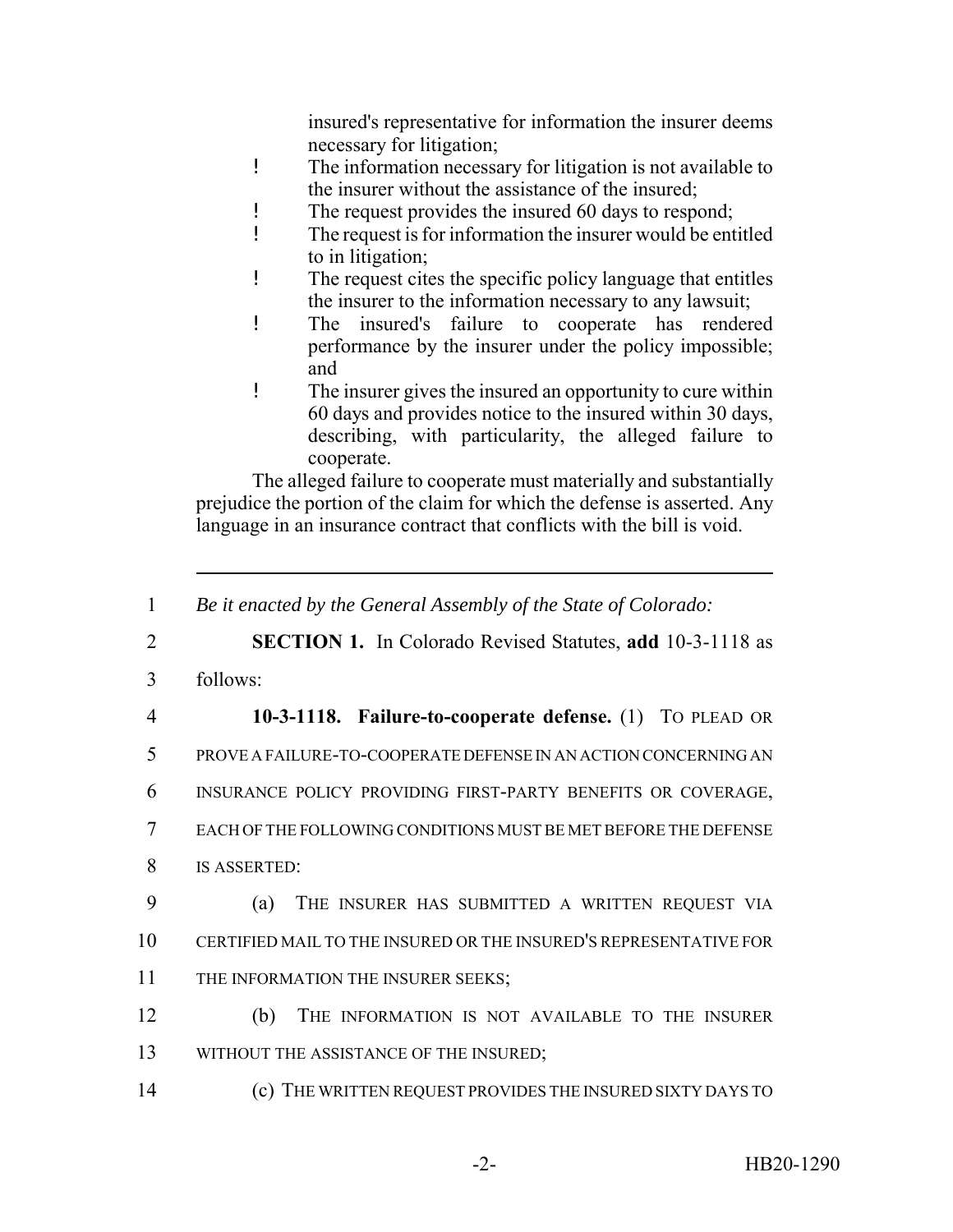RESPOND;

2 (d) THE WRITTEN REQUEST IS FOR INFORMATION THE INSURER WOULD BE ENTITLED TO VIA DISCOVERY IN LITIGATION;

 (e) THE WRITTEN REQUEST PROVIDES CITATIONS TO THE SPECIFIC POLICY LANGUAGE THAT ENTITLES THE INSURER TO THE INFORMATION REQUESTED. A GENERAL STATEMENT OF A DUTY TO COOPERATE IN THE INVESTIGATION IS INSUFFICIENT TO COMPLY WITH THIS SUBSECTION (1)(e).

 (f) THE INSURED'S FAILURE TO COOPERATE HAS RENDERED PERFORMANCE BY THE INSURER UNDER THE POLICY IMPOSSIBLE; AND

 (g) THE INSURER GIVES THE INSURED AN OPPORTUNITY TO CURE, WHICH MUST:

 (I) INCLUDE THE FURNISHING OF WRITTEN NOTICE TO THE INSURED OF THE ALLEGED FAILURE TO COOPERATE, DESCRIBING WITH PARTICULARITY THE ALLEGED FAILURE, WITHIN THIRTY DAYS AFTER THE ALLEGED FAILURE; AND

16 (II) ALLOW THE INSURED SIXTY DAYS AFTER RECEIPT OF THE WRITTEN NOTICE TO CURE THE ALLEGED FAILURE TO COOPERATE.

18 (2) THE EXISTENCE OF A DUTY TO COOPERATE IN A POLICY DOES NOT RELIEVE THE INSURER OF ITS DUTY TO INVESTIGATE OR TO COMPLY WITH SECTION 10-3-1104.

 (3) ANY LANGUAGE IN A FIRST-PARTY POLICY THAT CONFLICTS 22 WITH THIS SECTION IS VOID AS AGAINST THE PUBLIC POLICY OF COLORADO. **SECTION 2. Act subject to petition - effective date - applicability.** (1) This act takes effect at 12:01 a.m. on the day following

 the expiration of the ninety-day period after final adjournment of the general assembly (August 5, 2020, if adjournment sine die is on May 6,

2020); except that, if a referendum petition is filed pursuant to section 1